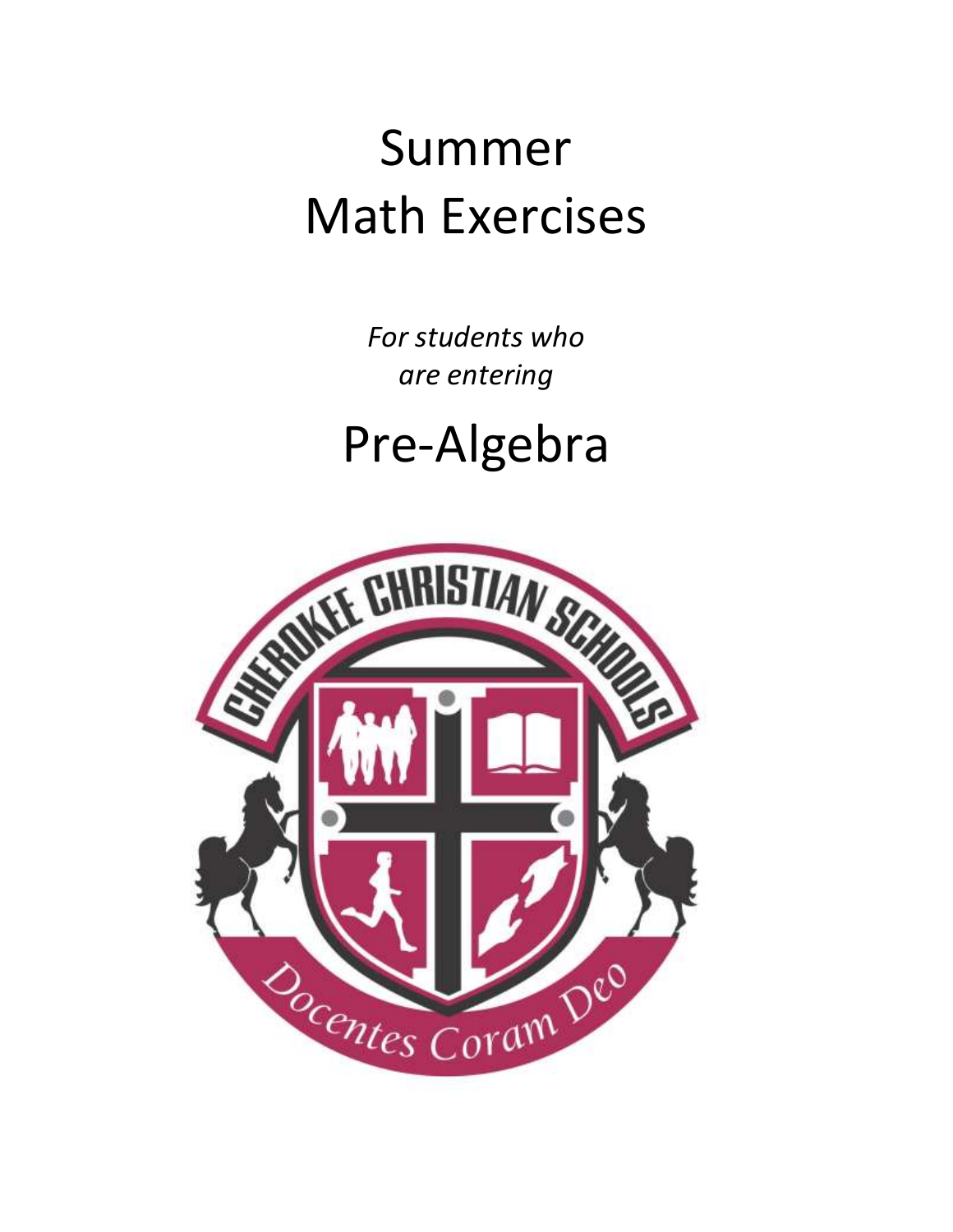It has been discovered that idle students lose learning over the summer months. To help you succeed next fall—and perhaps to help you learn some lessons that you did not learn the first time through—we have prepared the following packet of math exercises to be completed over the summer. It is clear that most students do not want to spend their entire summer doing math work. Based on how fast or slow you work, you may find that you only need to do math a few days a week. Working on this packet will be most effective if you do work throughout the summer so try not to skip weeks. You may use the following chart to get an idea of how often you might need to work problems:

|    |                           |           | Into Pre-Alg |
|----|---------------------------|-----------|--------------|
|    |                           | Problems: | 184          |
|    |                           |           |              |
|    | Min/Day Min/Prob Prob/Day |           | Sessions     |
| 60 | 2                         | 30        | 6            |
| 60 | 3                         | 20        | 9            |
| 60 | 5                         | 12        | 15           |
| 45 | 2                         | 22.5      | 8            |
| 45 | 3                         | 15        | 12           |
| 45 | 5                         | 9         | 20           |
| 30 | $\overline{2}$            | 15        | 12           |
| 30 | 3                         | 10        | 18           |
| 30 | 5                         | 6         | 31           |
|    |                           |           |              |

For example, if you work on math for 60 minutes per session and took 2 minutes per problem, you could complete 30 problems a day. That would equate to only about 6 sessions of working math problems over the summer. At the other end of the spectrum, if you want to work only 30 minutes each time and took on average 5 minutes to complete each problem, you would only get 6 problems done during a session and would have to do about 31 sessions to complete the work (i.e., math work about every other day during the summer break). Note that students who learned the material previously should not take more than an average of 5 minutes to work a problem.

This work is **MANDATORY** for CCA students. Please follow these guidelines:

- Complete the problems assigned on the next page.
- Bring the completed work to the **first day of classes** so you will get credit.
- Use PENCIL and **write legibly**.
- Please write your **answers in the answer blanks**. Also, use the graphs and tables provided to answer those questions.
- Do all your work on **separate sheets of paper**.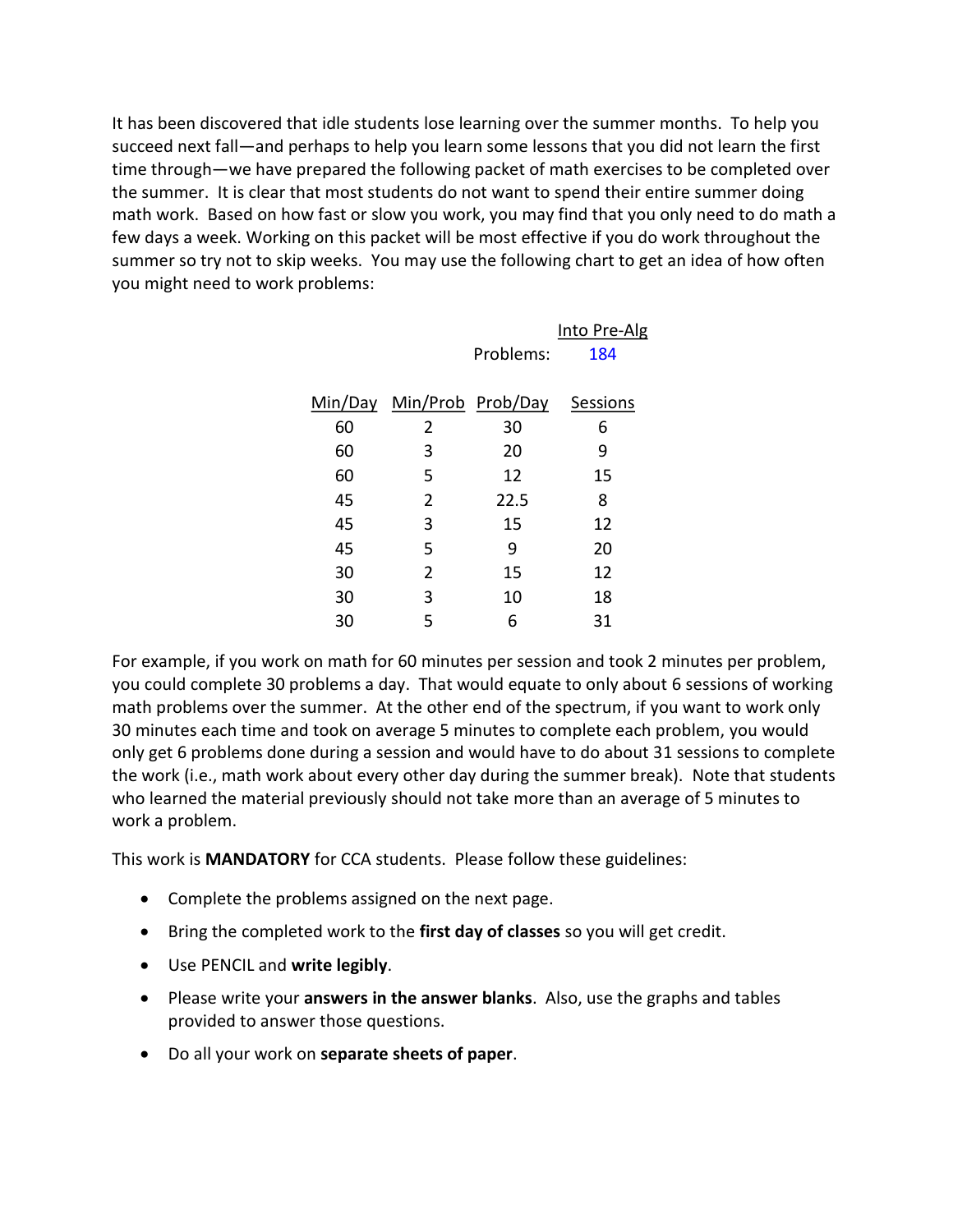Round each number as directed.

| 1.  | 4179                                          |                          | Tens   |     | Hundreds   |     | 2. 12,551           |               | Hundreds                           |          | Thousands   |
|-----|-----------------------------------------------|--------------------------|--------|-----|------------|-----|---------------------|---------------|------------------------------------|----------|-------------|
|     |                                               |                          | Tenths |     | Hundredths |     |                     |               | Hundredths                         |          | Thousandths |
|     | 3. 12.775                                     |                          |        |     |            |     | 4. 0.0499           |               |                                    |          |             |
|     | Perform the indicated operations.             |                          |        |     |            |     |                     |               |                                    |          |             |
| 5.  | 1008                                          | $+$                      | 995    | $=$ |            |     | 6. $89928 +$        |               | 82                                 | $\equiv$ |             |
|     | 7. $9821 +$                                   |                          | 3920   | $=$ |            |     |                     |               | 8. 48811 + 17709                   | $\equiv$ |             |
| 9.  | 1008                                          | $\overline{\phantom{m}}$ | 995    | $=$ |            |     | 10. 89928           |               | 82                                 | $=$      |             |
| 11. | 9821                                          | $\overline{\phantom{m}}$ | 3920   | $=$ |            |     |                     |               | $12.48811 - 17709$                 | $\equiv$ |             |
|     | $13. 7 + 8 + 12 + 6 + 29 =$                   |                          |        |     |            |     |                     |               | $14. 12 + 873 + 902 + 78 =$        |          |             |
| 15. | 59                                            | $\times$                 | 26     | $=$ |            | 16. | 109                 | $\times$      | 672                                | $=$      |             |
| 17. | 88                                            | $\times$                 | 99     | $=$ |            | 18. | 992                 | $\times$      | 782                                | $\equiv$ |             |
| 19. | $2896 +$                                      |                          | 8      | $=$ |            |     | 20. 8938            | $\frac{1}{2}$ | 82                                 | $=$      |             |
|     | 21. 72364 $\div$ 316                          |                          |        | $=$ |            |     | 22. $436455 \div$   |               | 305                                | $\equiv$ |             |
|     | 23. $8 \times 2 \times 5 \times 6 \times 9$ = |                          |        |     |            | 24. |                     |               | $77 \times 12 \times 93 =$         |          |             |
|     | $25.87.307 + 2.98$                            |                          |        | $=$ |            |     | $26. 0.0421 + 1.78$ |               |                                    | $=$      |             |
|     | $27.663.21 - 490.88 =$                        |                          |        |     |            |     |                     |               | $28. 10.269 - 9.8001$              | $\equiv$ |             |
|     | 29. 23.98 $\times$                            |                          | 12.3   | $=$ |            |     | 30. $9.002 \times$  |               | 72                                 | $=$      |             |
|     | 31. 902.2 $\div$ 0.02                         |                          |        | $=$ |            |     |                     |               | 32. $78.455 \div 3.55$             | $=$      |             |
|     | 33. $12.4 + 89.2 + 60.7 =$                    |                          |        |     |            |     |                     |               | $34. 4.049 + 72.8 + 0.88 =$        |          |             |
|     | 35. $17.1 \times 0.02 \div 3.8 =$             |                          |        |     |            |     |                     |               | 36. $0.01 \times 0.02 \times 55 =$ |          |             |
|     |                                               |                          |        |     |            |     |                     |               |                                    |          |             |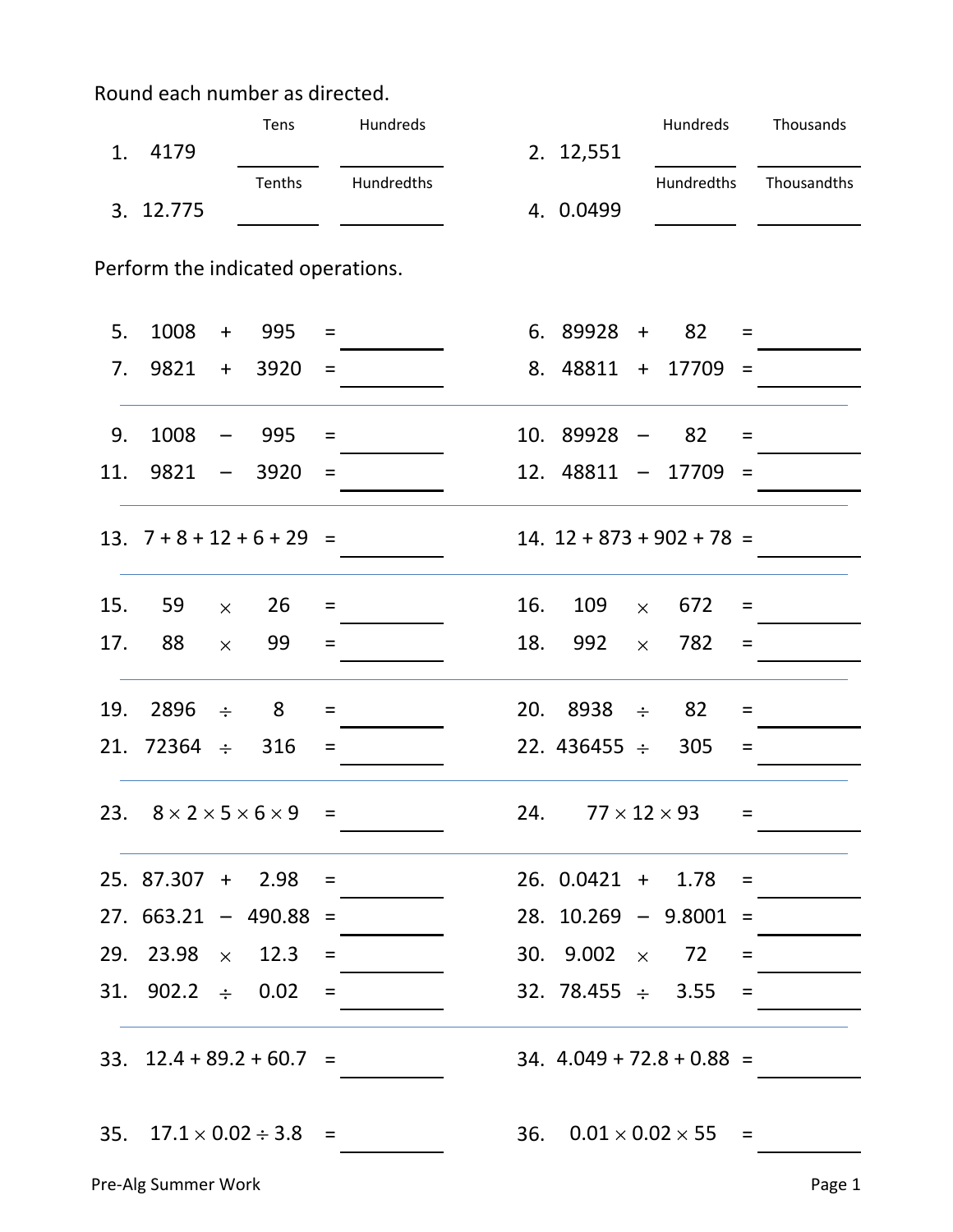Round each number as directed.

|     |                                               |                          | Tens                         |          | Hundreds   |     |                        |                          | Hundreds                         |          | Thousands   |
|-----|-----------------------------------------------|--------------------------|------------------------------|----------|------------|-----|------------------------|--------------------------|----------------------------------|----------|-------------|
| 37. | 1100                                          |                          |                              |          |            |     | 38. 90,817             |                          |                                  |          |             |
|     | 39. 99.009                                    |                          | Tenths                       |          | Hundredths |     | 40. 9.5463             |                          | Hundredths                       |          | Thousandths |
|     | Perform the indicated operations.             |                          |                              |          |            |     |                        |                          |                                  |          |             |
| 41. | 5209                                          | $+$                      | 4283                         | $\equiv$ |            |     | 42. 6091               | $+$                      | 998                              | $\equiv$ |             |
|     | 43. 7922 +                                    |                          | 6363                         | $=$      |            |     |                        |                          | 44. 49388 + 19553                | $\equiv$ |             |
| 45. | 5209                                          | $\overline{\phantom{m}}$ | 4283                         | $=$      |            | 46. | 6091                   | $\overline{\phantom{m}}$ | 998                              | $=$      |             |
| 47. | 7922                                          | $\qquad \qquad -$        | 6363                         | $=$      |            |     | $48.49388 -$           |                          | 19553                            | $=$      |             |
|     | 49. $27 + 16 + 8 + 21 + 3 =$                  |                          |                              |          |            |     |                        |                          | 50. $555 + 87 + 136 + 47 =$      |          |             |
| 51. | 78                                            | $\times$                 | 22                           | $=$      |            | 52. | 328                    | $\times$                 | 559                              | $=$      |             |
| 53. | 62                                            | $\times$                 | 95                           | $=$      |            | 54. | 737                    | $\times$                 | 737                              | $=$      |             |
| 55. | 8703 $\div$                                   |                          | 9                            | $=$      |            |     | 56. 6815               | $\rightarrow$            | 47                               | $=$      |             |
|     | 57. 55896 $\div$                              |                          | 274                          | $=$      |            |     | 58. $311168 \div$      |                          | 208                              | $\equiv$ |             |
|     | 59. $4 \times 4 \times 7 \times 3 \times 7 =$ |                          |                              |          |            | 60. |                        |                          | $43 \times 18 \times 71 =$       |          |             |
|     | $61. 0.0036 + 4.989$                          |                          |                              | $=$      |            |     |                        |                          | $62.$ $8.88 + 44.818$            | $\equiv$ |             |
|     | 63. 66.111                                    |                          | $-37.777 =$                  |          |            |     | $64. 21.001 -$         |                          | 12.97                            | $=$      |             |
|     | 65. 49.01 $\times$ 68                         |                          |                              | $=$      |            |     | 66. 8.273 $\times$     |                          | 66                               | $=$      |             |
|     | 67. $1000 \div 0.05$                          |                          |                              | $=$      |            |     | 68. 87.291 $\div$ 0.61 |                          |                                  | $=$      |             |
|     | 69. $77.6 + 0.8 + 33.46 =$                    |                          |                              |          |            |     |                        |                          | 70. $0.055+0.28+0.709$ =         |          |             |
| 71. |                                               |                          | $70.5 \times 0.08 \div 25 =$ |          |            |     |                        |                          | 72. $7.2 \times 0.08 \times 0.3$ | $=$      |             |
|     |                                               |                          |                              |          |            |     |                        |                          |                                  |          |             |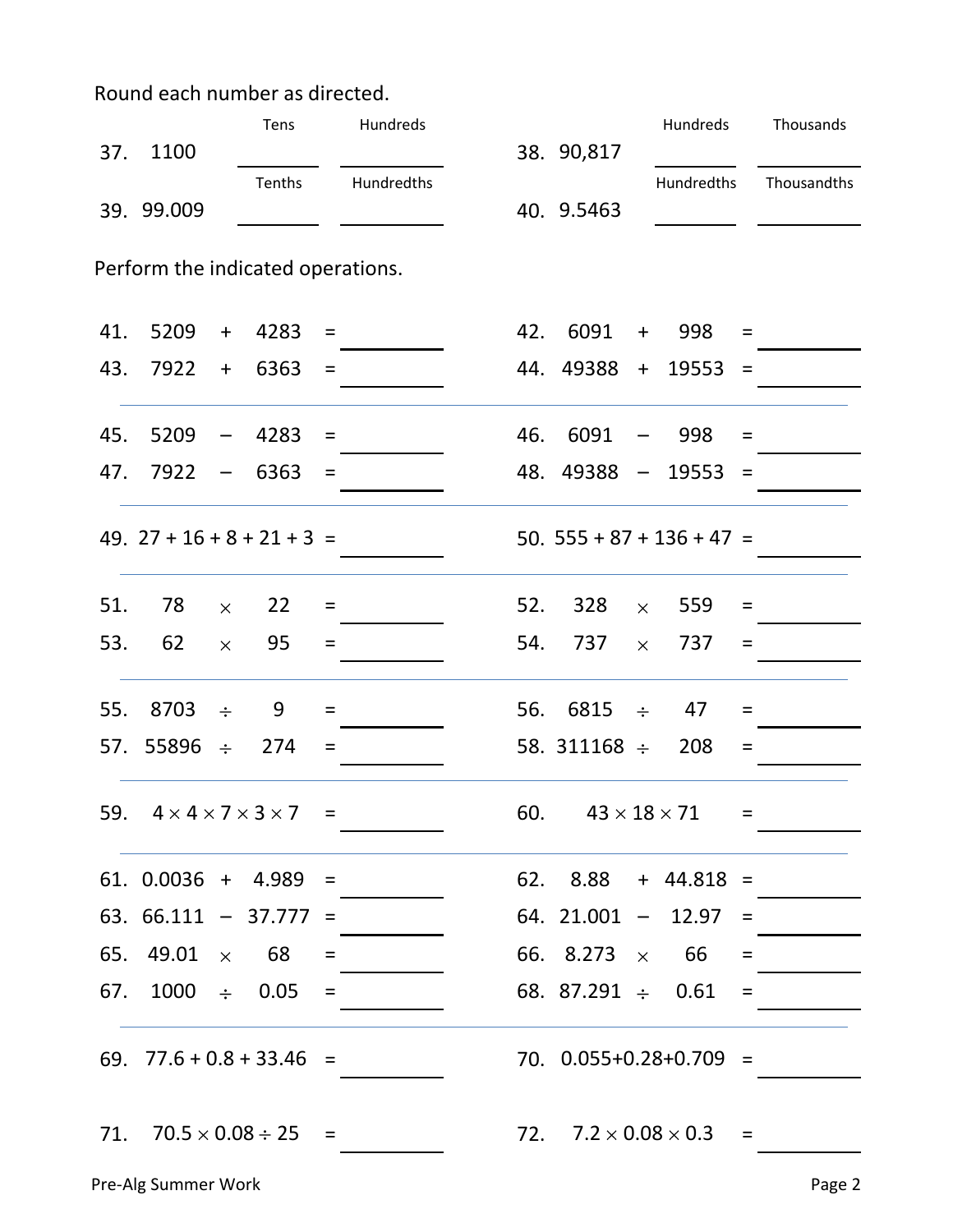Write the fractions in lowest terms.

| $73.4 =$<br>$74. \frac{24}{60}$ =<br>$75.66 =$<br>76. $85 =$<br>72<br>95<br>24                                                                                                               |  |
|----------------------------------------------------------------------------------------------------------------------------------------------------------------------------------------------|--|
| Change to a mixed number in lowest terms.<br>$\frac{78.76}{10}$ =<br>$79. \frac{96}{18}$ =<br>$\frac{77.30}{8}$ =                                                                            |  |
| Change each fraction to a decimal.                                                                                                                                                           |  |
| $80.1 =$<br>$\frac{82}{48}$ =<br>$\frac{81}{8}$ =<br>16                                                                                                                                      |  |
| Change each decimal to a fraction in lowest terms.<br>83.<br>85.<br>84.<br>0.68<br>0.6<br>0.825<br>$=$<br>$=$<br>$=$                                                                         |  |
| Which fraction is greater?                                                                                                                                                                   |  |
| $\frac{86.7}{12}$ or $\frac{3}{5}$ ? $\frac{87.17}{20}$ or $\frac{8}{9}$ ? $\frac{88.29}{35}$ or $\frac{4}{5}$ ?                                                                             |  |
| Express each percent as a fraction.<br>89.<br>90.<br>91.<br>8%<br>2.5%<br>60%<br>$\equiv$<br>$\equiv$<br>$=$                                                                                 |  |
| Express each fraction as a percent.                                                                                                                                                          |  |
| 92. 6<br>93. 9<br>94. 12<br>25<br>5<br>40                                                                                                                                                    |  |
| Express each decimal as a percent.<br>Express each percent as a decimal.<br>0.23<br>95.<br>98.<br>88%<br>$=$<br>$=$<br>96.<br>1.92<br>99. 390% =<br>$=$<br>$97. 0.007 =$<br>100. 4.3%<br>$=$ |  |

Pre-Alg Summer Work **Pre-Alg Summer Work Page 3**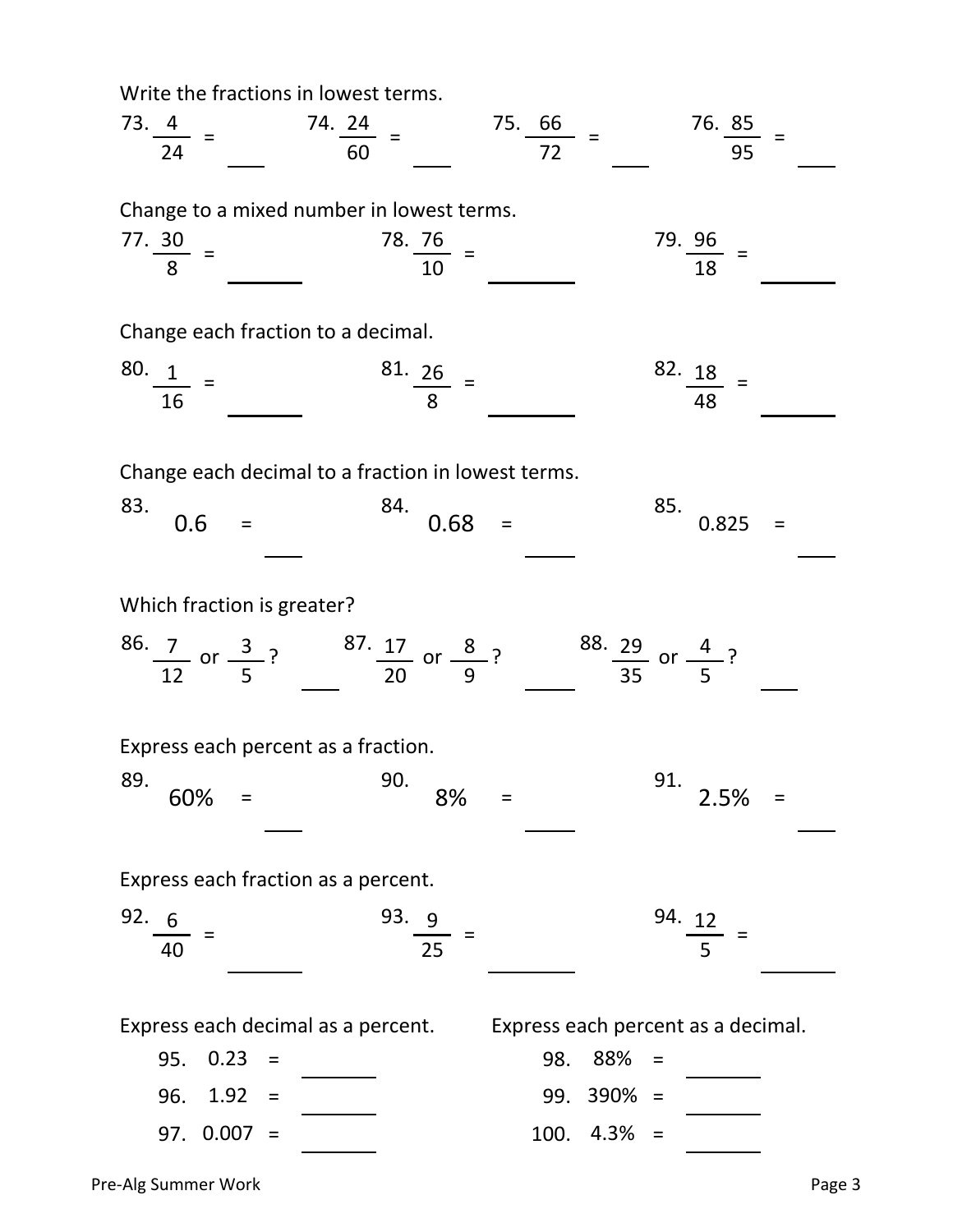Write the fractions in lowest terms.

| $101. 72 =$<br>96                                                                      | 102.35<br>84                 | 103. $72$<br>$=$<br>116            | 104.4<br>96                            |
|----------------------------------------------------------------------------------------|------------------------------|------------------------------------|----------------------------------------|
| Change to a mixed number in lowest terms.<br>105. $\frac{40}{100}$ =<br>6 <sup>1</sup> | 106. $\frac{70}{10}$ =<br>12 |                                    | 107.33                                 |
| Change each fraction to a decimal.                                                     |                              |                                    |                                        |
| 108.<br>$\frac{1}{8}$ =                                                                | $\frac{109.90}{25}$ =        |                                    | 110. 14<br>560                         |
| Change each decimal to a fraction in lowest terms.<br>111.                             | 112.                         |                                    | 113.                                   |
| 0.75<br>$=$                                                                            | 1.2                          | $=$                                | 0.0625<br>$=$                          |
| Which fraction is greater?                                                             |                              |                                    |                                        |
| 114. $\frac{8}{15}$ or $\frac{3}{5}$ ? 115. 19 or $\frac{8}{9}$ ?                      |                              |                                    | $\frac{116.7}{8}$ or $\frac{21}{23}$ ? |
| Express each percent as a fraction.                                                    |                              |                                    |                                        |
| 117.<br>20%<br>$\equiv$                                                                | 118.<br>2%                   | $=$                                | 119.<br>37.5%<br>$\equiv$              |
| Express each fraction as a percent.                                                    |                              |                                    |                                        |
| 120.<br>18<br>60                                                                       | 121. 18<br>8                 |                                    | 122.<br>$\mathbf 1$<br>25              |
| Express each decimal as a percent.                                                     |                              | Express each percent as a decimal. |                                        |
| 123. 0.81<br>$\equiv$                                                                  |                              | 126.<br>40%                        | $=$                                    |
| 124. 3.03<br>$=$                                                                       |                              | $1000\% =$<br>127.                 |                                        |
| $125. 0.025 =$                                                                         |                              | $0.6\%$<br>128.                    | $=$                                    |

Pre-Alg Summer Work **Page 4**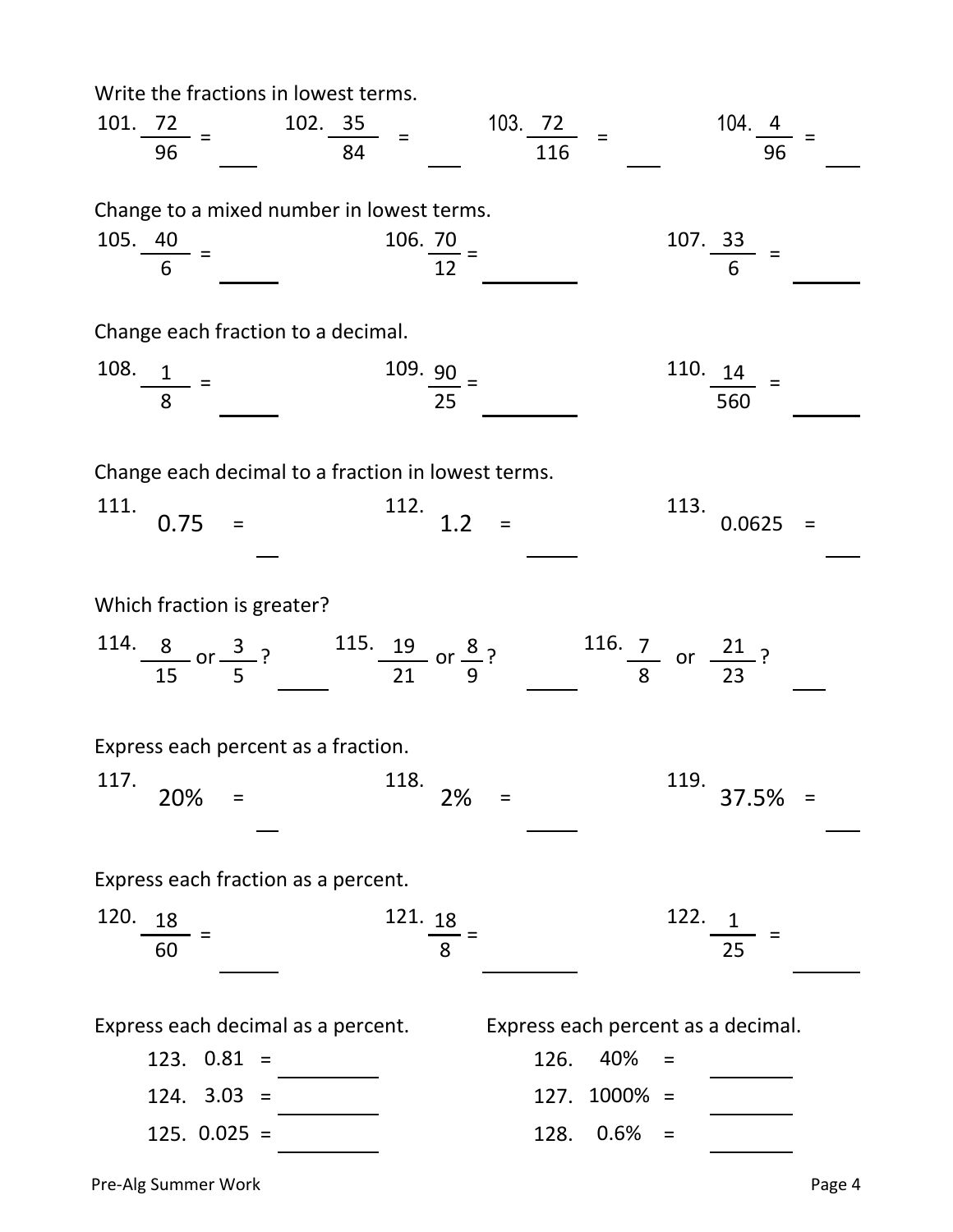Perform the indicated operations.

|                                           |                                         | 129. $\frac{2}{7} + \frac{4}{7} =$ 130. $\frac{1}{4} + \frac{1}{7} =$ 131. $\frac{1}{3} + \frac{1}{100} =$                      |                                          |                                             |  |
|-------------------------------------------|-----------------------------------------|---------------------------------------------------------------------------------------------------------------------------------|------------------------------------------|---------------------------------------------|--|
|                                           |                                         | $132. \frac{3}{8} + \frac{5}{12} = 133. \frac{8}{25} + \frac{3}{10} =$                                                          |                                          | $\frac{134.4}{21} + \frac{5}{14} =$         |  |
| 135. $\frac{7}{9} - \frac{4}{9} =$        |                                         | $\frac{136.4}{5} - \frac{1}{2} =$                                                                                               |                                          | $\frac{137.7}{11} - \frac{1}{22} =$         |  |
| $\frac{138.13}{20} - \frac{5}{12} =$      |                                         | $\frac{139.9}{25} - \frac{3}{10} =$                                                                                             |                                          | $\frac{140}{12} - \frac{1}{16} =$           |  |
| $\frac{141.2}{5} \times \frac{2}{7} =$    |                                         | $142.\frac{3}{4} \times \frac{2}{9} =$                                                                                          |                                          | 143. $\frac{10}{13} \times \frac{26}{45} =$ |  |
| $\frac{144.3}{22} \times \frac{22}{63} =$ |                                         | 145. $\frac{4}{7} \times \frac{100}{101} =$                                                                                     |                                          | $\frac{146}{28} \times \frac{30}{70} =$     |  |
| $\frac{147}{5} \div \frac{1}{2} =$        |                                         | 148. $\frac{4}{7} \div \frac{8}{9} =$                                                                                           | $\frac{149.5}{13} \div \frac{15}{26} =$  |                                             |  |
|                                           |                                         | 150. $\frac{7}{77} \div \frac{14}{22} =$ 151. $\frac{50}{97} \div \frac{100}{61} =$ 152. $\frac{28}{231} \div \frac{112}{77} =$ |                                          |                                             |  |
|                                           | 153. $8\frac{1}{2} + 1\frac{5}{12} =$   |                                                                                                                                 | 154. $5\frac{2}{3}$ + 7 $\frac{1}{12}$ = |                                             |  |
|                                           | 155. $11\frac{3}{5}$ - $4\frac{1}{4}$ = |                                                                                                                                 | 156. $9\frac{3}{4} - 3\frac{1}{8} =$     |                                             |  |